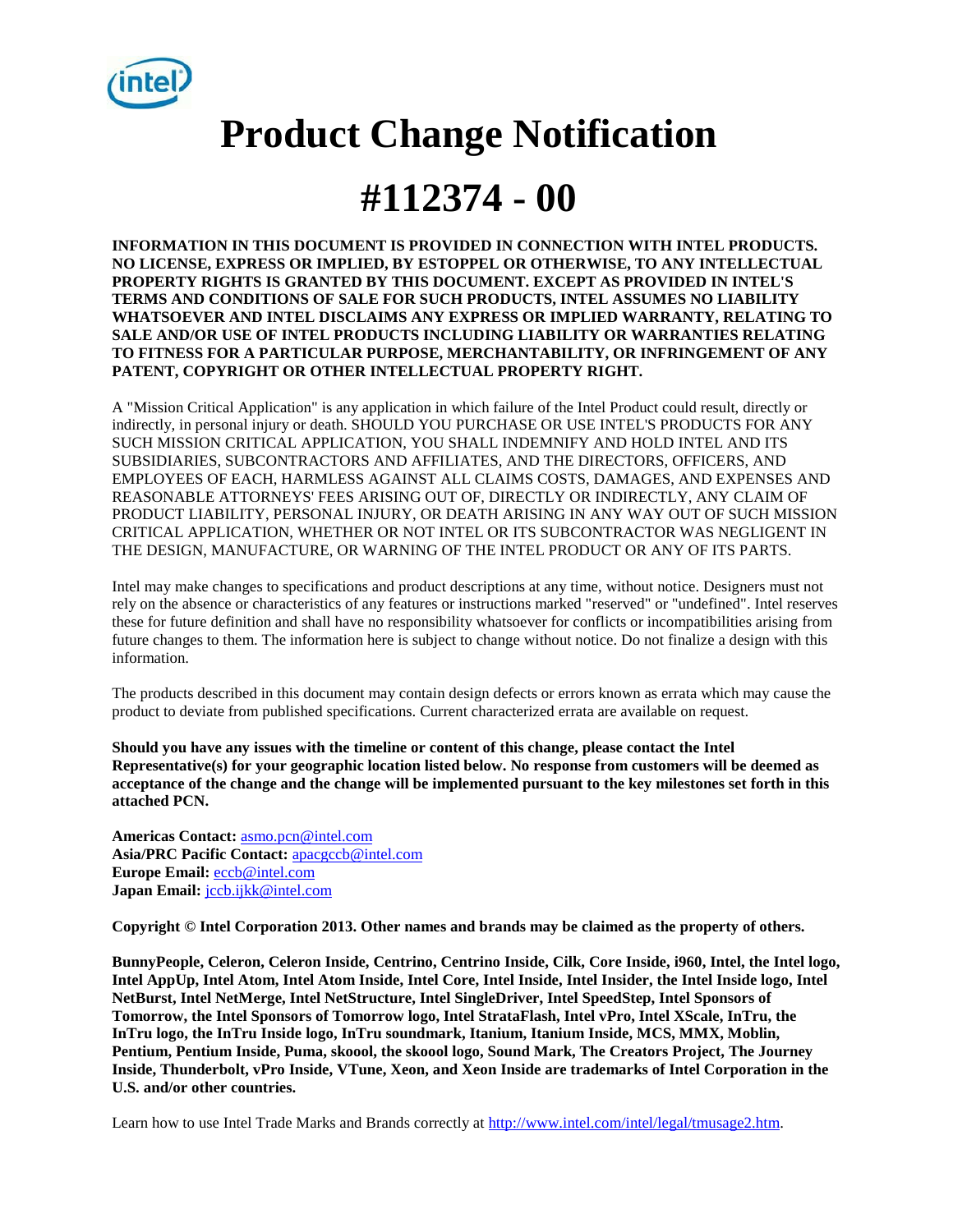

# **Product Change Notification**

| <b>Change Notification #:</b> | 112374                                                                                                         |
|-------------------------------|----------------------------------------------------------------------------------------------------------------|
| <b>Change Title:</b>          | Intel <sup>®</sup> Celeron <sup>®</sup> Processors B820, B840 &<br>B730, PCN 112374-00, Product Discontinuance |
|                               | for Tray                                                                                                       |
| <b>Date of Publication:</b>   | <b>July 1, 2013</b>                                                                                            |

### **Key Characteristics of the Change:**

Product Discontinuance

#### **Forecasted Key Milestones:**

|                                                                     | Tray             |
|---------------------------------------------------------------------|------------------|
| <b>Product Discontinuance Program Support Begins:</b>               | July 1, 2013     |
| <b>Product Discontinuance Demand To Local Intel Representative:</b> | October 4, 2013  |
| <b>Last Corporate Assurance Product Critical Date:</b>              | January 13, 2014 |
| <b>Last Product Discontinuance Order Date:</b>                      | January 24, 2014 |
| <b>Orders are Non-Cancelable and Non-Returnable After:</b>          | January 24, 2014 |
| <b>Last Product Discontinuance Shipment Date:</b>                   | July 4, 2014     |

#### **Description of Change to the Customer:**

Market demand for the products listed in the "Products Affected/Intel Ordering Codes" table below have shifted to other Intel products. The products identified in this notification will be discontinued and unavailable for additional orders after the "Last Product Discontinuance Order Date" (see "Key Milestones" above).

#### **Customer Impact of Change and Recommended Action:**

The Tray products listed on the "Products Affected/Intel Ordering Codes" table should be managed in accordance to the "Key Milestones" listed above. "Demand To Local Intel Representative" date is the date your remaining demand for these products is due to your Intel representative. These products will only remain on Intel's Corporate Assurance Process until the "Last Product Discontinuance Order Date". The "Last Corporate Assurance Product Critical Date" is the last date that customers should submit a request for product utilizing Intel's standard Corporate Assurance Criticals Process. "Orders are Non-Cancellable and Non-Returnable" (NCNR) date applies to both Corporate Assurance and backlog after the "Last Product Discontinuance Order Date." At this date a snapshot will be taken of all remaining backlog and/or assurance and this quantity will become non-cancellable. The "Last Product Discontinuance Order Date" is the final day for customers who carry backlog to book the Assurance Intel has granted as of the "NCNR" date. For all customers Corporate Assurance must be booked and shipped by the "Last Product Discontinuance Shipment Date." From date of PCN publication, interim booking and turn back deadlines or separate Letter Agreements will apply vs. the standard Corporate Assurance Process.